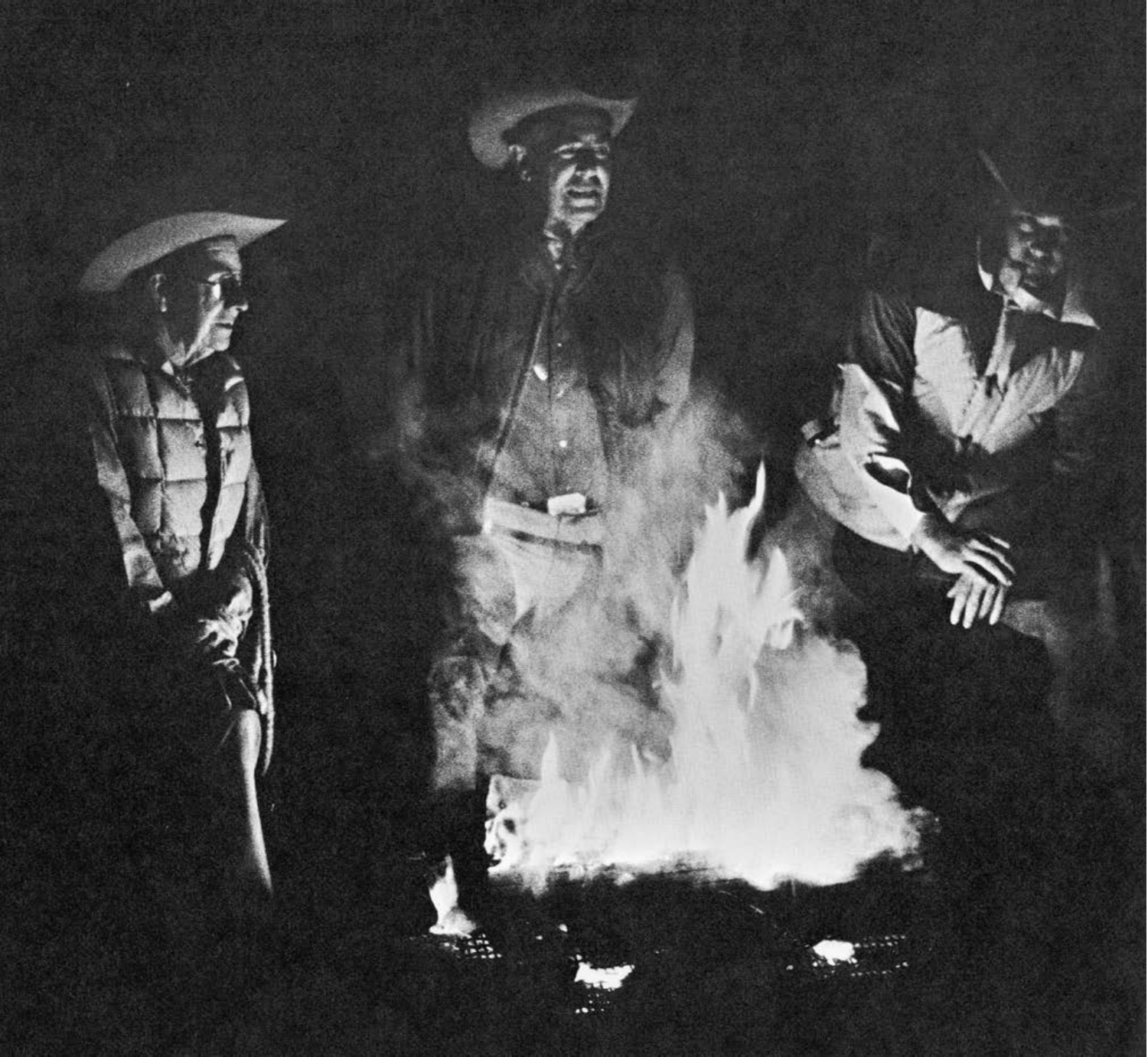## **Bill Carrasco**

A young cowboy could be a whip-and-spur artist, but if he won't listen, he won't make a cowman.

MY GRANDFATHER STARTED ME in cowboyin' when I was a little boy in Templeton in the Sierras. Yes, he started me by jerkin' my ears and twistin' my nose and kickin' my fanny. "Wrangle the horses, boy, and do this and do that." And that's how I started. My grandfather started in the 1860s and was considered one of the top cowmen in the Owens Valley. He cowboyed all his life. He had men who worked for him like Henry Olivas, who was a teenager when I was a little boy. He'd twist my ear too. And my uncles, Harold Gill and Wendall Gill, they taught me. But these guys would all take you in hand, and they had permission in them days to thump on you. So you did your job, and you behaved

Left: One more log and one more yarn. Cowboys, unlike the popular belief, can say a great deal more than "Yep"; they can talk all night. Almost all are versed in cowboy folklore, poetry, and unprintables. They enjoy stories on the art of cowboyin'. They speak of many things, of saddles and fences and the Civil War, of cattle and Kings Ranch, never tiring of a well-told tale.

and took the position and carried it. And if you didn't, there was somebody there to correct ya.

I was brought up to believe in a cowboy legend that the only way you could get to be a cowboy was to get through the Tunnel. This tunnel had all manner of animals in it; grizzly bears, mountain lions, wolves, coyotes, fox, and badgers. And to be a cowboy you had to go in that tunnel and get by all them animals. Each one, the way the story goes, is a friend or relative. The grizzly bears were your grandparents; the mountain lion, your parents; the wolves were your uncles; the coyotes, the cowboys; the fox was the boss; and the badgers were your friends. If your grandparents could teach you and get you passed, your folks could take over and pass you down to the uncles always snappin' at you, growlin' at you, and worryin' with you, right on down to your last job, and you could see the light at the end of the Tunnel. When you got out, your reward was being able to pick off the wall the equipment you needed for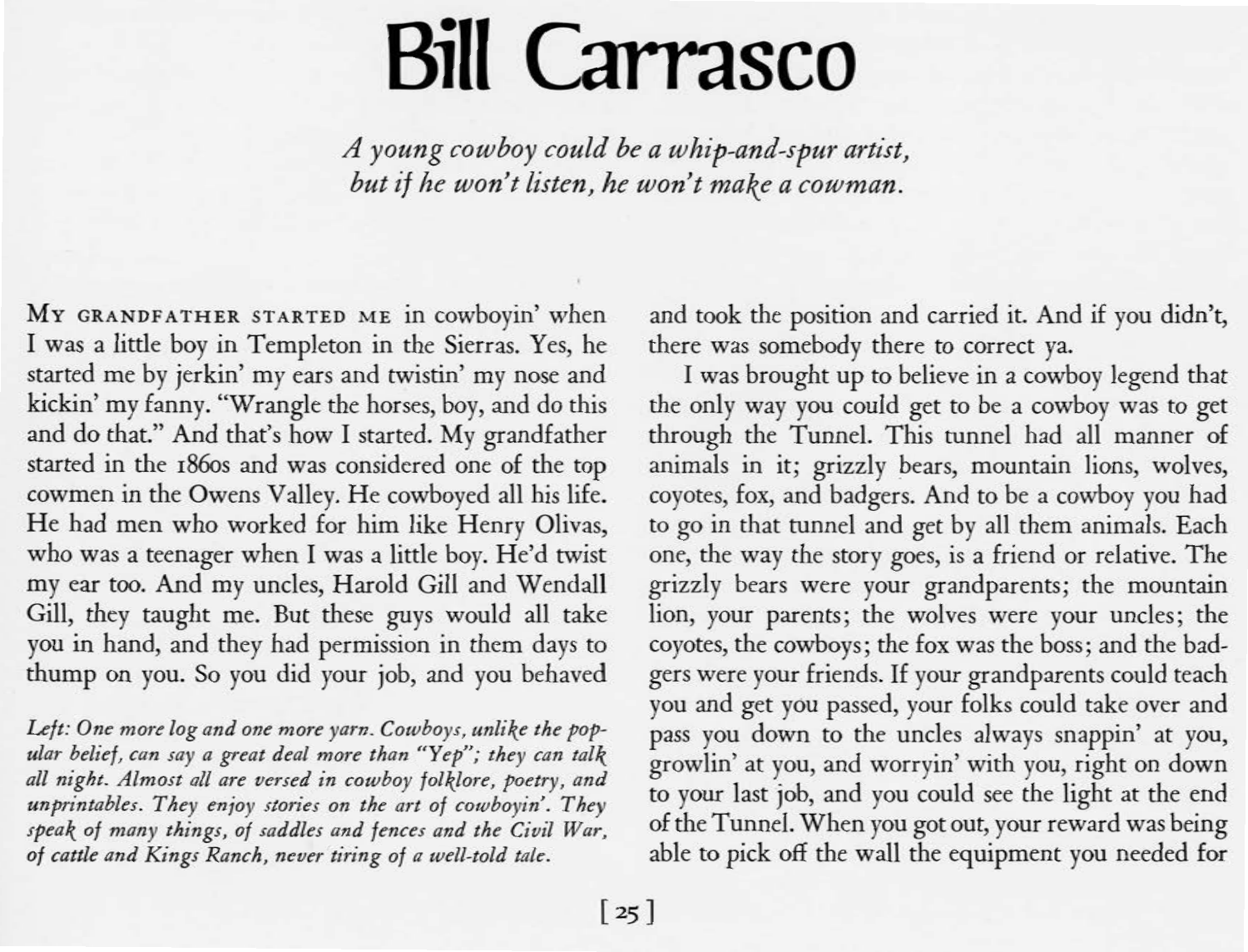the job you excelled in. So you'd wind up being a spadebit man, or what they call a hackamore man, or a good riata man or bronc rider, calf roper, etc. Usually a man would excel in one of these things with the help of the grizzly bears like my grandfather and old John and Albert Lubkin, Charley Domini, Russ Spainhower. They were all coyotes and fox. Friends like Bev Hunter and Roy Hunter, Mark Lacey; oh, I could name them all night. They were all badgers, keepin' you in line. You talk about snappers and biters, they were it. This is the way you have to learn to be a cowboy. You can't buy a big hat and a pair of boots and think you're a cowboy. And so the old sayin' that goes "he's been through the Tunnel" means you're talkin' about a "top hand." Now this is a secret I shouldn't be passin' on, but real cowboys know what I'm talkin' about.

There's what you call a cowman, a cowboy, and a rodeo hand. A young cowboy could be a whip-and-spur artist, but if he won't listen he won't make a cowman. The name of the game is weight an' beef an' money. You're in the business to make a living, so you handle your cattle as conservatively as you can and try to make what you can out of them and pay your bills. A lot of these boys we call whip-and-spur boys, they knock more beef off your cattle than you can put on them in a whole summer. I mean on a cow drive they won't stop and rest and make sure your cows and calves nurse and mother-up properly. So we have a problem. We have to hire them because there is a shortage of help. You have to work this kind of guy, and you have to keep one eye on him and one eye on the horse he's ridin' so

he don't spoil him. Pretty soon some of them get a reputation, and they can't work anywhere. They just bounce from job to job. I've done a little of that myself when I was tryin' to learn, but you should do it as a boy, when you're still learning and will respect the other man's suggestion. Today if something is suggested to them, they get mad, blow up, and quit. A young boy won't do that a lot of times, because he's been told, "Now you listen."

A cowboy is a conservative man, and he can probably do it all. He's been through the Tunnel. He's been raised on the ranch or brought up around old professional cowmen, and he's been told, "Not too much of this, not too much of that, be conservative, don't run all the fat off the cattle, save your horse, be sure that the calves are paired up with their mothers." This sort of thing. This is what makes a cowman.

A rodeo hand is an athlete, and he's damn good at what he does. Ridin' and ropin' are just the beginnin' of runnin' cattle. So a guy that goes out here for sport, why he never makes it. Now we've got what we call a "one-county tramp." That's no disgrace. He's a oneiron man. He's a boy that was raised here in Walker Basin or Owens Valley, never worked anywhere else. He never got to go over the hill and learn another ranch. My folks told me, "You go somewhere else for a while and learn another system." When you accumulate them all in one bunch, all your different experiences, you